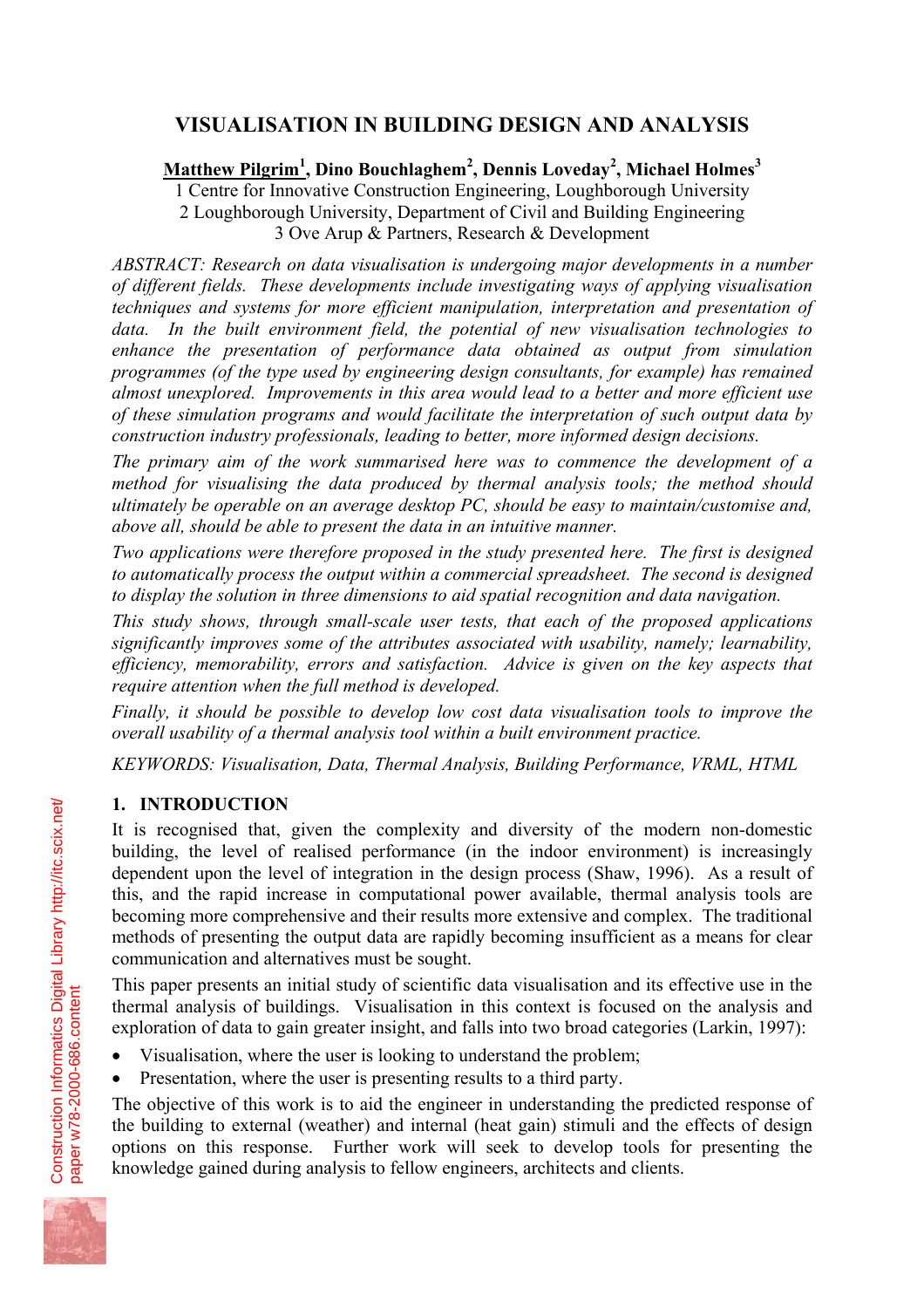#### **2. PRESENT RESEARCH**

Data visualisation has undergone major developments in the last decade resulting in systems and tools which have become mature for producing visualisation applications in areas such as Computational Fluid Dynamics (CFD), Medicine, Social Sciences and the Environment (Cox 1992, Chen 1993, Kim 1995 and Post 1995). A comprehensive review of these systems is presented in the AGOCG Technical Report 9 (Brodlie, 1995).

It is being demonstrated that further system enhancement can be achieved by coupling together visualisation systems and Virtual Reality (VR) systems (Wood 1996 and Sastry 1998). However, in the construction industry, the use of VR has focused on the visualisation of existing or newly designed buildings, construction sites and interior layouts (Counsell 1997, Hosein 1997, Griffin 1995 and Penn 1995). Further work has focused on combining the imagery generated for these applications with the real world in the form of augmented reality, (O'Connor, 1998).

Schmitt (1993), on the subject of Virtual Analysis, states that VR facilitates analysis in that it lets the designer experience simultaneous views of a building and related analysis data. He summarises that virtual analysis is an appropriate tool for confirming or refuting design theories, be they of geometric, acoustic, energy, or of any other quantitative and computable nature. However, to date, very little work has been done to explore the use of visualisation or virtual technologies to represent building performance data.

The following section details the results of an initial literature survey. The authors would be pleased to receive any further references that may be applicable to this area of study.

#### **2.1 Building Performance Visualisation**

In a recent report (CIB TG24) on the use of VR in the construction industry the section on building performance (3.3.2) discusses the role of VR as an integral component of a performance toolkit. As the definition of VR becomes ever more blurred its boundaries open to include desktop 3D graphics and technologies such as VRML (Virtual Reality Modelling Language) making 'VR' more accessible to the construction industry. Example projects include OSCON (Open Systems for CONstruction), which uses a VRML interface integrated with an object-orientated database to support construction processes (Aouad, 1999). More specifically tailored to building performance is a group project reported by Malkawi (1997) which developed a single room model (in VRML) to visualise the effects of a wall's construction on space conditions. The virtual world allows a user to test various combinations of building components (wall material, window size etc) and to visualise thermal distributions while experiencing an interior space. This system is reportedly limited to the pre-calculated results and construction elements.

Another important issue is information management within both building design and VR tools. Whyte (1999) argues that data transfer between the two is neither reliable nor desirable; instead VR techniques need to become accessible within the specialist building design tools. However, care should be taken when combining systems, as the complexity of modelling real world systems in 3D/CAD packages could result in very inaccurate results (Whyte, 1997). Engeli (1996) has demonstrated one such successful combination in his paper 'Virtual Reality Design Environment with Intelligent Objects and Autonomous Agents'; here, the author describes the agents as enhancing the support of the user by solving specified tasks. Although the agents employed are tailored to architectural design, they could be extended to become energy or performance agents. The current literature details many efforts to combine VR techniques with building design, examples are:

- Sketch design stage 'Pangea' (URL 1)
- Architecture and urban planning 'VR-DIS' (Coomans, 1999)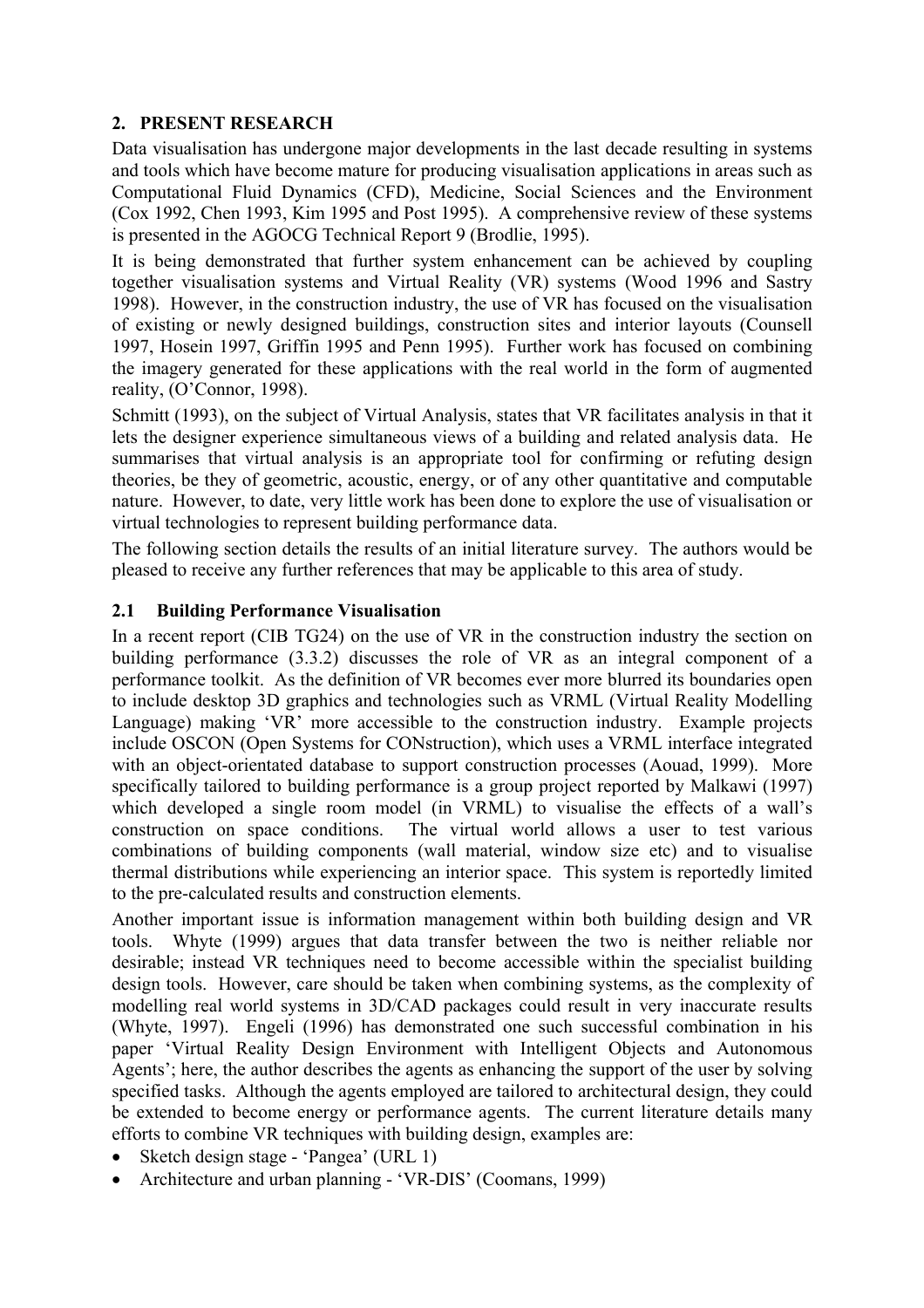• Detailed airflow 'Phoenics VR' (Bertol, 1997)

Although there is much to learn from each of these, there remains no definitive technique for representing building performance data to support the detailed analysis of design options.

#### **3. BENEFITS**

The benefits to be gained from appropriate use of visualisation should not be underestimated. The benefits are as follows:

- Effective simulation: by supporting cognition, visualisation improves the accuracy and completeness with which users achieve the specified goals. Card (1999) states that there are six major ways in which visualisations amplify cognition: (1) by increasing memory and processing resources available to the users, (2) by reducing the search for information, (3) by using visual representations to enhance the detection of patterns, (4) by enabling perceptual inference operations, (5) by using perceptual attention mechanisms for monitoring, and (6) by encoding information in a manipulable medium.
- Efficient simulation: visualisation can reduce the resources expended in relation to the effectiveness by which the specified goals are achieved. Schulz (1998) note that in the BMW motor company, approximately 60% of effort involved in a typical simulation goes into the analysis and communication of the results and cite this as a strong incentive to produce powerful and intuitive visualisation tools.
- Increased Simulation: the effect of the above is to promote the use of simulation in the construction industry. Simulation assists the developer, the architect and the HVAC designer when they compare design alternatives and choose between them, as well as the designers to select and dimension technical systems (Markku, 1998).

#### **4. CURRENT PRACTICE**

The first stage of the study reported here was to identify current practice in the use of simulation within a large civil engineering company. In addition to the feedback received in the day-to-day support (by the principal author) of the analysis software, a workplace observational study was conducted. In this context, the 'observations' consisted of monitoring engineers using thermal analysis software in the course of their normal work and recording key tasks. This revealed that each engineer was spending a significant amount of time searching, formatting and manipulating the output within commercial spreadsheet packages. The following critical tasks were identified as being the most significant:

- Inspection of predicted internal temperatures and the monitoring of peak conditions.
- Location of glazed elements transmitting significant solar radiation.
- Identification of high internal surface temperatures.
- Monitoring the effect of the size of ventilation apertures on the internal conditions and space air change rate.

In addition to which it was often necessary to answer such questions as:

- Why is room/surface 'x' so hot/cold?
- Why does so much of the transmitted solar radiation pass back out of window 'x'?
- Which window should have additional blinds/shades added?
- What is the floor area?

Some of the above questions may require collaboration between colleagues to obtain the correct answer, at present, this means e-mail, phone and personal meetings to discuss the problem. Aouad (1999) states that traditional computational techniques have failed the construction industry due to the amount and complexity of the information to be processed.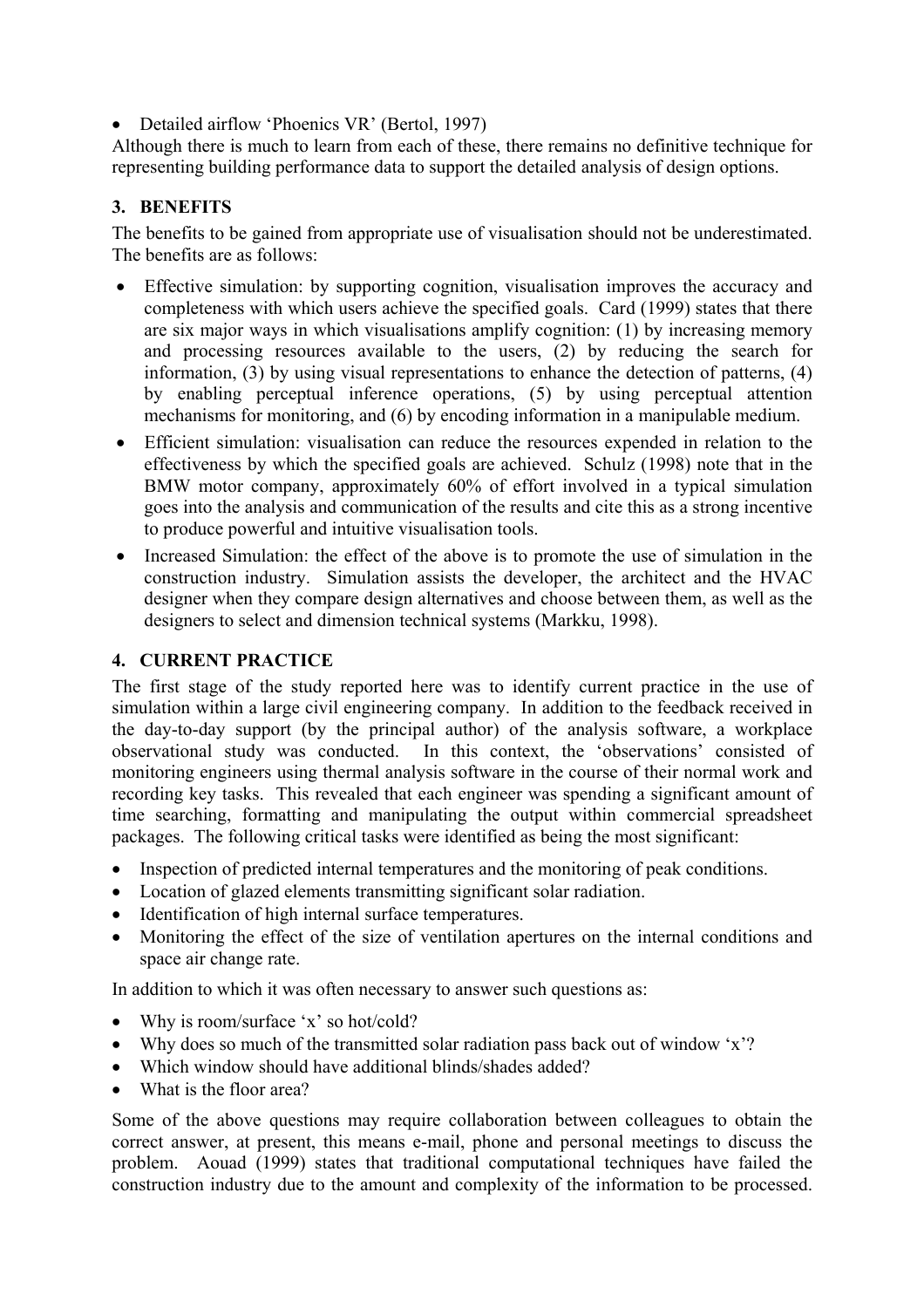He goes on to report that modern visual technologies can resolve many of these issues by providing three-dimensional interfaces that allow construction professionals to use the visual model as the medium for communication, interaction and interrogation. The following section details the requirements set for a prototype system to achieve this goal.

#### **5. SYSTEM REQUIREMENTS**

Here we describe the criteria set for a prototype visualisation system. The basis for which are the constraints found within an everyday working environment of an engineering practice and the quantity/format of the data to be presented.

#### **5.1 Data Capacity & Structure**

In contrast to the other industries mentioned earlier, the data sets used within the built environment are relatively small, but are often complex in nature. They are typically of a relational or object orientated structure and may contain time dependent values. They are however not volumetric. For example, the thermal analysis of an extremely large tropical plant exhibition space located in the South West of England consisted of just over 60 surfaces (*Figure 1.*); in contrast, the CFD model of the same space consisted of nearly 500,000 finite volume cells.



*Figure 1. Thermal analysis model consisting of 60 surfaces* 

CFD results consist typically of values of temperature, velocity and moisture content for each cell in a relatively simple data structure. The thermal results consist of data on many different levels of detail (site  $\rightarrow$  building  $\rightarrow$  room  $\rightarrow$  surface  $\rightarrow$  fabric) and for various time periods (year  $\rightarrow$  month  $\rightarrow$  day  $\rightarrow$  hour and sub-hour time steps). Therefore the prototype system should be capable of displaying different levels of detail at different time steps, as opposed to large volumes of data for a single (or limited) time-step.

# **5.2 Cost**

Many of the visualisation systems currently on the market are seen as prohibitively expensive in relation to typical project fees. There is, however, presently a surge in the number of low cost technologies capable of displaying the quantity and type of data required - these range from 3D file formats to graphics libraries:

- VRML2 –an international standard for 3D modelling (ISO/IEC 14772)
- VTK The Visualization ToolKit (VTK), is an open source, freely available software system for 3D computer graphics, image processing, and visualisation.
- OpenGL an advanced 3D graphics Application Programming Interface (API)

These, when combined with the power of visual programming interfaces such as Microsoft's Visual Basic, have the power to produce effective visualisations for at least small datasets, allowing rapid proof of concept. Further work will ultimately consider more sophisticated systems for the added usability and functionality they may offer.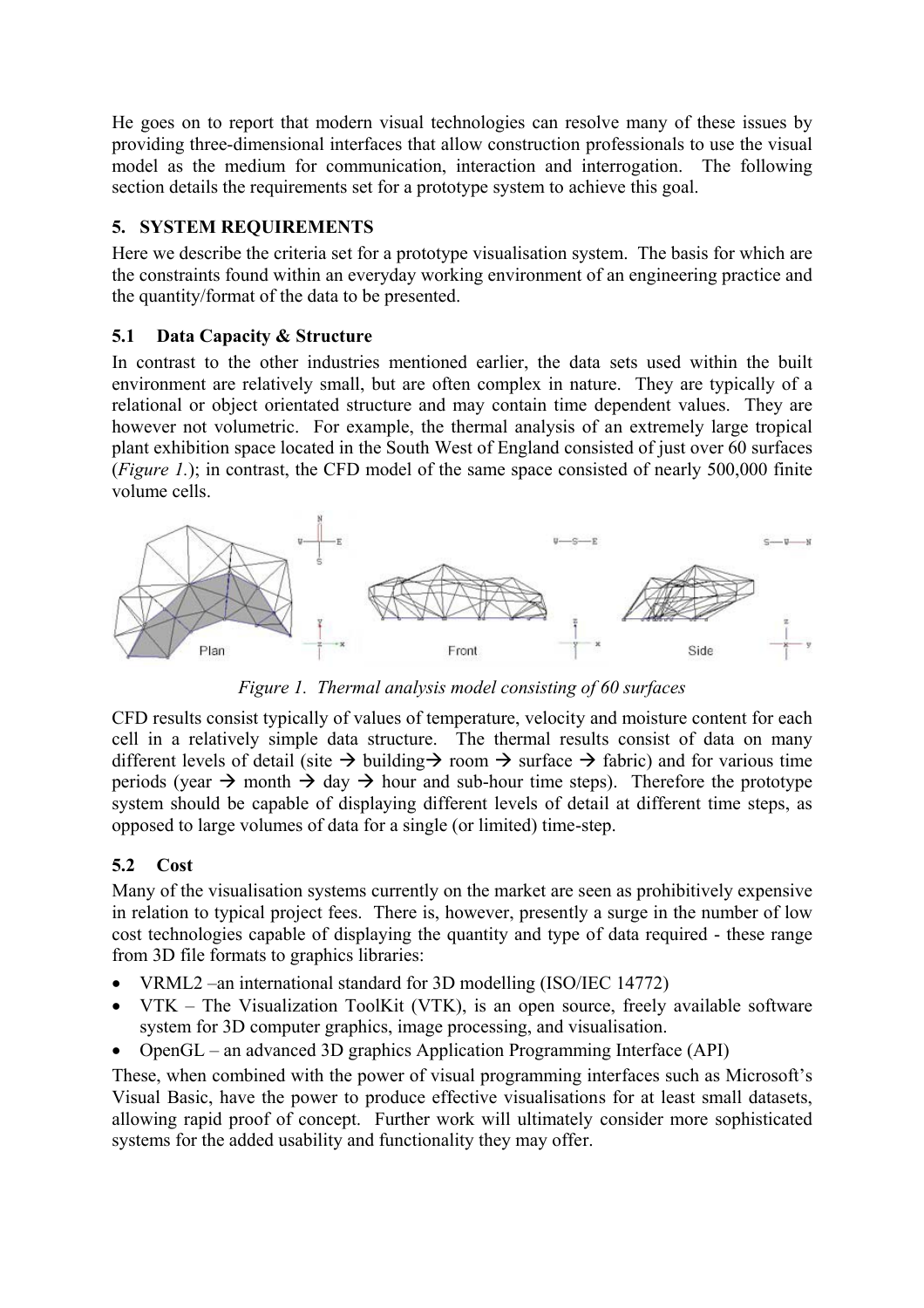#### **5.3 Hardware Platform**

To be effective in the workplace the system must not require computational power in excess of the average CAD specified PC, even lower in some cases. This constraint is due to the nature of the environment in which the visualisation must be undertaken, i.e. the everyday working environment of a civil engineering practice. These practices are typically running desktop PCs with the Windows NT operating system and have only limited access to highend machines. It would also be advantageous if the system was capable of producing visualisations that could be published online, thus supporting collaborative viewing between various parties.

# **5.4 Data Format**

The system's underlying data structure should be defined in line with present standards to allow data transfer between the analysis tools and the visualisation application. There are many existing standards, each with a particular focus:

- STEP Standard for the Exchange of Product model data (ISO 1993) is a computer sensible data transfer standard which supports design, reuse, and data retention, and provides access to data across a product's entire life cycle.
- IAI International Alliance of Interoperability (URL 2) the aim of which was to produce standard data modules known as Industry Foundation Classes (IFCs).
- HDF Hierarchical Data Format, Developed at the National Centre for Supercomputing Applications (NCSA). The HDF project involves the development and support of software and file formats for scientific data management. The HDF software includes I/O libraries and tools for analysing, visualising, and converting scientific data.
- XML Extensible Markup Language (defined by the W3C) is a meta-markup language that provides a format for describing structured data through the use of a schema (URL 3). The aecXML schema (developed by Bentley Systems Inc.) is meant to facilitate communication of information between the various constituents involved in the architecture, engineering & construction process. The LandXML schema (developed by Autodesk Inc.) is meant to transport design data between various software products and technologies involved in the Land Planning, Civil Engineering and Land Survey process.

The first two, which are construction industry related, have been successfully demonstrated in several European projects such as ATLAS, COMBI, COMBINE and CIMsteel (Wix, 1997). XML is possibly the future standard for data communication on the Internet as it allows custom schema to be defined and exchanged, making it possible to develop lightweight and flexible versions of other data structures such as those mentioned above. For the purpose of the prototypes described below an ASCII file format was adopted and combined with a custom data structure to reduce development time.

# **5.5 Customisation & Presentation Techniques**

From the observational study undertaken and mentioned earlier, it is apparent that as well as the key tasks identified, engineers often perform a variety of custom tasks such as data checking (i.e. checking averages against rules of thumb) and formatting. These tasks were often performed to satisfy curiosity/doubts in the output and to aid visual recognition of key data (i.e. highlighting maximums). It is therefore considered important that customisation is supported by the visualisation application. The presentation of the results is key to the effectiveness of the application. Extensive work has been carried out in this field and the authors are currently identifying techniques most applicable to building performance data. Therefore for the purpose of the prototype, methods already familiar to the engineers were utilised; this included basic charts, tables and colour coded scales.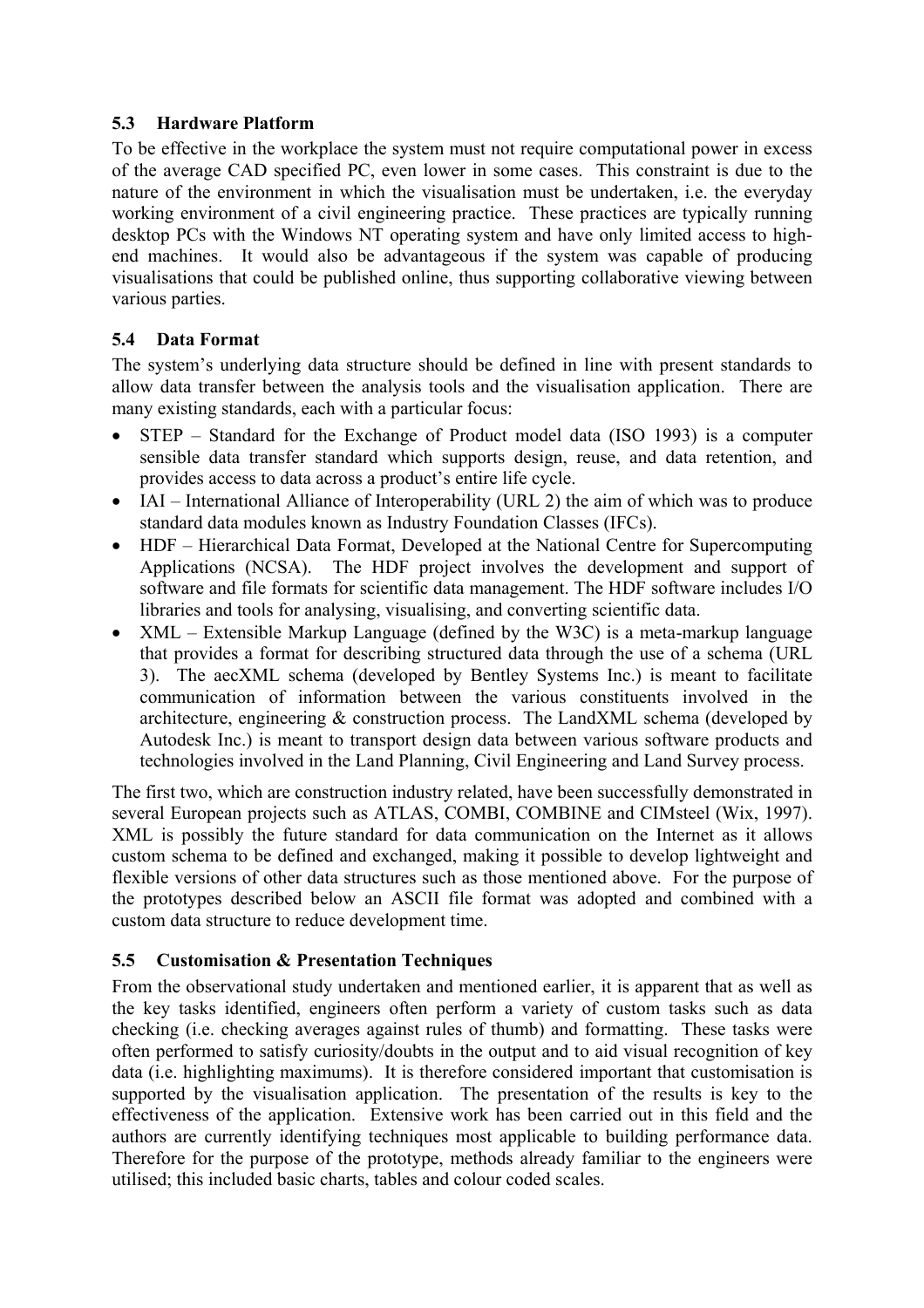# **6. PROPOSALS**

As a result of the observational study two applications were proposed:

- a method to automatically process the output within a *spreadsheet* (MS Excel), aiding the engineer to gain a quick and efficient insight into the data. The spreadsheet tools were developed over a period of several months and then released to all users of the analysis tools.
- a prototype web-based application, designed to display the solution in a three dimensional *virtual environment* to aid spatial recognition and data navigation. This was developed over a slightly longer period of 1 year.

# **6.1 Spreadsheet**

The immediate need to improve the efficiency of data navigation and presentation has been identified and several macros for Microsoft Excel have been produced (written in Visual Basic for Applications). These are application-specific as they rely on the position of the data within the output remaining in a fixed, pre-determined, position. Key functionality includes:

- Format & Graph: This macro applies formatting to each cell of the spreadsheet to clearly define table extents and key data. The macro also creates graphs of a given day's results (air temperature, airflow rate and solar radiation) with the relevant headings and legends.
- Comparison: The most important aspect of design analysis is often the comparison of options (Lebrun, 1998); this macro therefore allows multiple sets of results to be compared (tabular form) and plotted automatically.
- Jumping and Printing: This macro improves navigation of data by facilitating the ability to jump the cursor to a given section of data by simply clicking a link to it. Printing has also been improved by defining a pre-set format for each table of results and allowing headers and footers to be automatically generated from the files information (important for Quality Assurance).

# **6.2 Virtual Environment**

The thermal analysis of a building is inherently a multidimensional problem, from the initial concept through the isometric or perspective sketch, and to the three-dimensional analysis model. However, this is presently where the '3D' chain ends, as the majority of analysis output is presented in a static two-dimensional format such as tables and graphs. The focus of this study is to build on the natural affordance provided by virtual environments to aid the presentation of analysis results. The project originally identified VRML as an ideal technology for representing a building's physical form whilst having the ability to link key elements to the relevant results. However, towards the end of the study a proprietary 3D Internet technology was identified as having additional scope. The following sections detail the use of each of these technologies within a prototype system.

# 6.2.1 VRML

The prototype (Visual Basic Viz Application) presented here is designed to read geometry/ results files produced by an in-house analysis program and produce the desired visualisation, indicated by the dashed box in *Figure 2*.

The format of these files is presently application-specific, although future work will be based on the aforementioned standards, thus allowing other analysis programs to be coupled to the system.

The visualisation consists of:

• Default web page – includes an overview of the system and navigation instructions.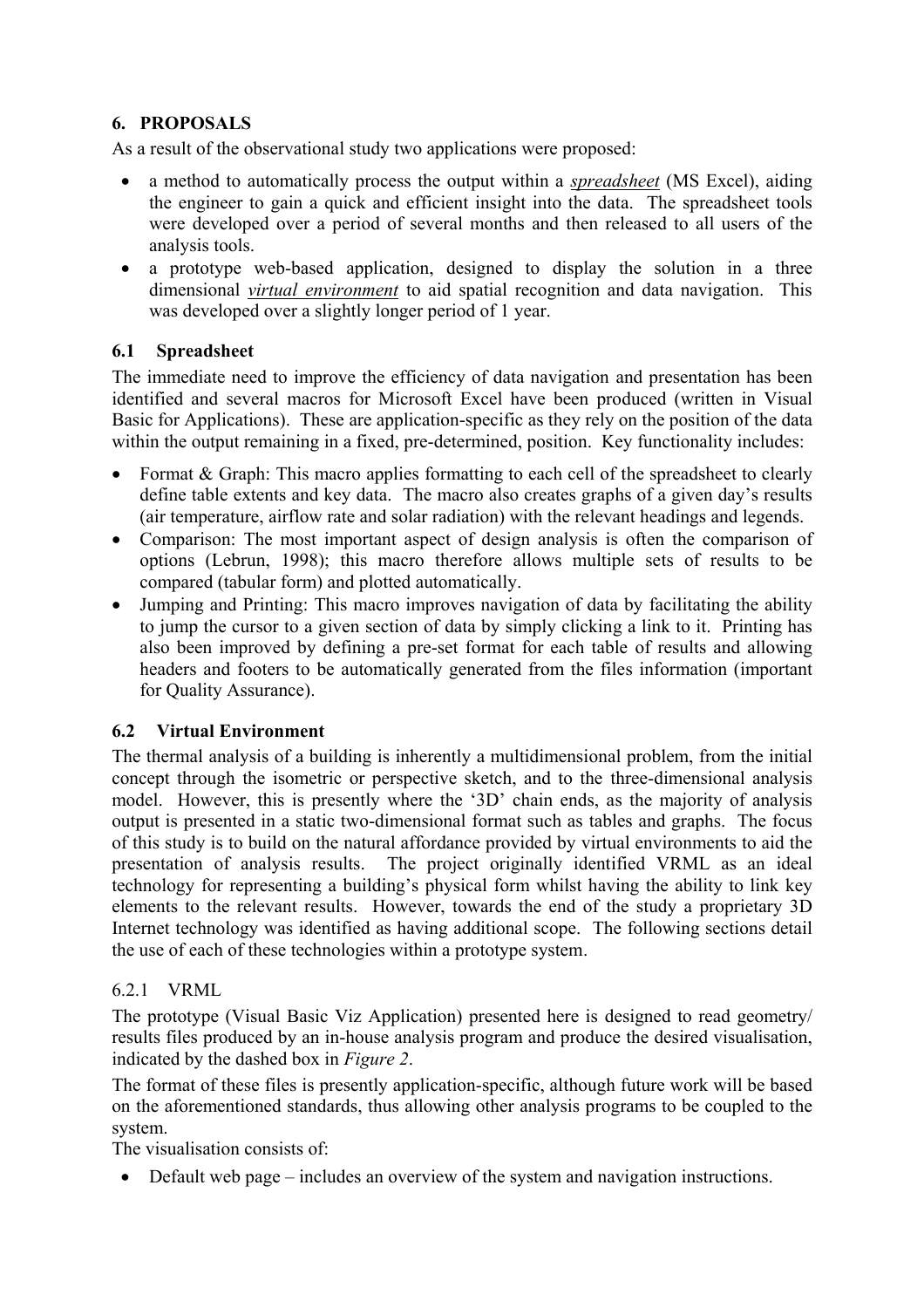- Framed web page consisting of the following frames.
- Navigation Bar –links to predefined camera positions and analysis data.
- Results Overview –an overview of the selected room's surface details.
- Results Display –detailed results for the selected object (room, surface or window).
- 3D Content in this case contains a VRML representation of the building's geometry (based on the analysis model).

When constructing (within the VB Viz Application) the files necessary to produce the visualisation, the user is given several customisation options, such as: preview of the floor plan to locate information points (red/dark sphere in the foreground of *Figure 4*.), positioning of default cameras and other custom settings such as graph size.



*Figure 2. Process Model - VRML Prototype* 

# 6.2.2 Proprietary Technology

In order to take advantage of the improved visual quality offered by the proprietary product it was necessary to modify the prototype in the following ways:

- VRML file creation was disabled.
- A generic world was created in the proprietary software's editing environment and added to the prototype. This world contains the objects and script necessary to read the geometry file and create a custom world (a replica of the VRML 3D model).
- Add code to automatically run the above script and save the resulting 3D file.
- The 3D content frame was linked to the 3D file.

*Figure 3* illustrates the new process model; note the result/geometry files have the same origin and remain constant in both content and format.



*Figure 3. Process Model – Proprietary Software Based Prototype*

The remainder of the project remained unchanged from that detailed in the VRML section, the final product can be seen in *Figure 4*.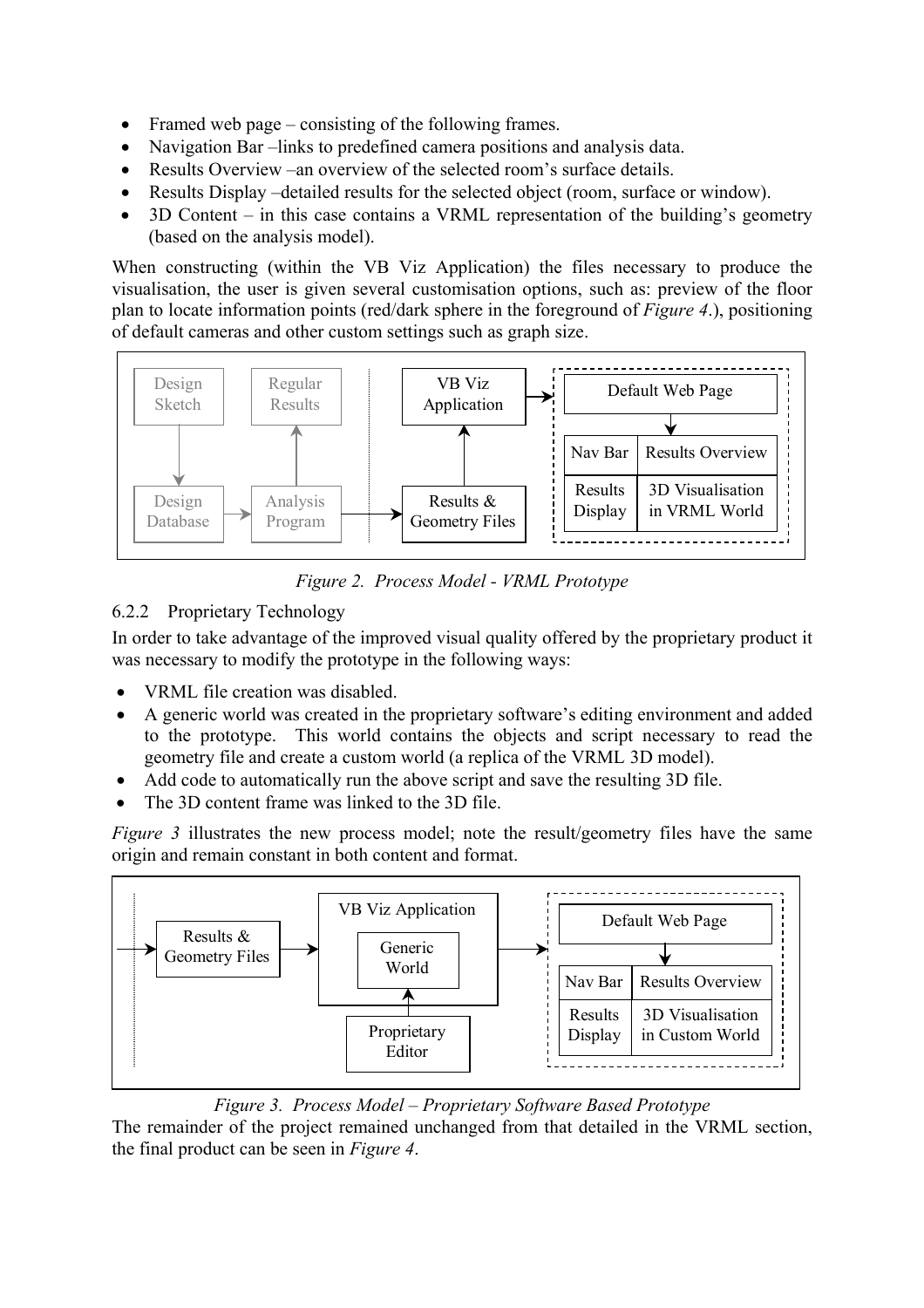

*Figure 4. Screenshot – Proprietary Software Based Prototype (4-room model)*

# **7. USER TRIALS**

Following the completion of the spreadsheet and virtual environment applications, quantification of their effectiveness was sought through a series of user trials. The trials consisted of three small groups of users completing an identical set of tasks using the following output mechanisms:

- Group 1: Plain spreadsheet, control group.
- Group 2: Spreadsheet with macros applied as in *Section 6.1*.
- Group 3: Virtual Environment, proprietary software based prototype as in *Section 6.2.2.*

Tasks were based on the location and use of analytical produced by an in-house thermal simulation tool; a total of 44 tasks were set, examples of which are:

- How many translucent surfaces (Window(s)) are there in the room?
- Which room has the highest maximum air temperature?
- Which opaque surface has the highest maximum surface temperature?
- Why is this likely to be the hottest surface in this room?

All subjects were familiar with these tasks and, in the case of Groups 1 and 2, they were also familiar with the output mechanism. In the case of Group 3 a ten-minute training session was given to familiarise the subjects with both movement and location of results within the threedimensional environment. The tests were managed by custom software developed to deliver each task in turn, monitor the given response and record the time taken. In addition to this the software recorded the users response to a usability statement, See *Figure 5.*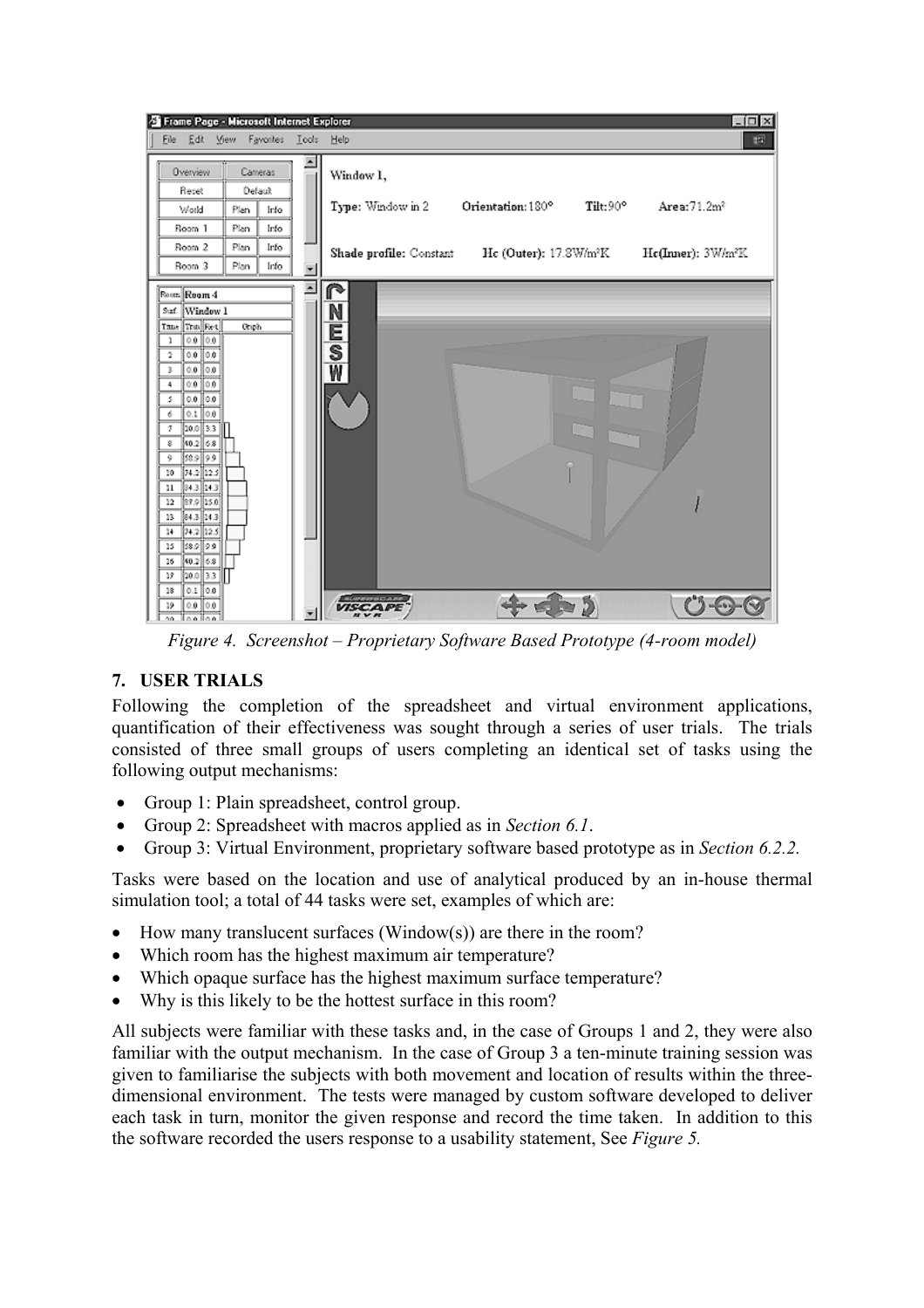| strongly agree / agree / slightly agree / neutral / slightly disagree/ disagree / strongly disagree |
|-----------------------------------------------------------------------------------------------------|
|                                                                                                     |
|                                                                                                     |

*Figure 5. Usability Software - Rating based on a seven-point scale (Preece, 1994)*

#### **8. USER TRIALS RESULTS**

Each test took approximately one and a half hours to perform. The results were collated and processed to remove rogue data and mark the accuracy of the given answers. Correct answers were assigned one point and incorrect answers zero. The average accuracy and rating for each group was taken for all tasks and is given in *Table 1.0.* The results indicate both increased accuracy and perceived usability for Groups 2 and 3 when compared to the control group (Group 1). In addition to which there is some improvement in the consistency of the accuracy and the feeling that the software supported the given task. The virtual environment software (Group 3) achieved the best results in both cases, however the difference between this and the preformatted spreadsheet group (Group 2) is only small.

|                             | Group 1 |      | Group 2 |      | Group 3 |      |
|-----------------------------|---------|------|---------|------|---------|------|
|                             | Mean    | SD   | Mean    | SD   | Mean    | SD   |
| Accuracy $(\% )$            | 76.4    | 30.5 | 87.5    | 22.5 | 89.3    | 24.2 |
| Rating (7 = Easy, 1 = Hard) | 3.36    | 1.05 | 4.72    | 0.80 | 4.84    | 0.60 |

*Table 1. User Trials – Accuracy and Rating Results* 

The average of 'the time taken to perform each task' was then calculated on a group by group basis. These values were then summed task by task to give the total accumulative time taken by each group to complete all tasks (including incorrect answers), *Figure 6*. The trend lines (linear, all  $r^2$  values  $> 0.99$ ) indicate there is no significant difference between Groups 2 and 3 response times, while there is a clear improvement over the control group (Group 1). Conversely, if the data for incorrect answers is removed the results for the two spreadsheetbased solutions (Groups 1  $\&$  2) show similar performance characteristics while the virtual environment prototype indicates improved performance, *Figure 7*. The latter figure includes polynomial trend lines with r<sup>2</sup> values greater than 0.99). Due to the limited number of participants it has not been possible to collate meaningful data for the analysis of memorability or learnability. These measures are seen as more subtle and will require a larger study to produce accurate results.



*Figure 6. User Trials – Accumulative time for all answers*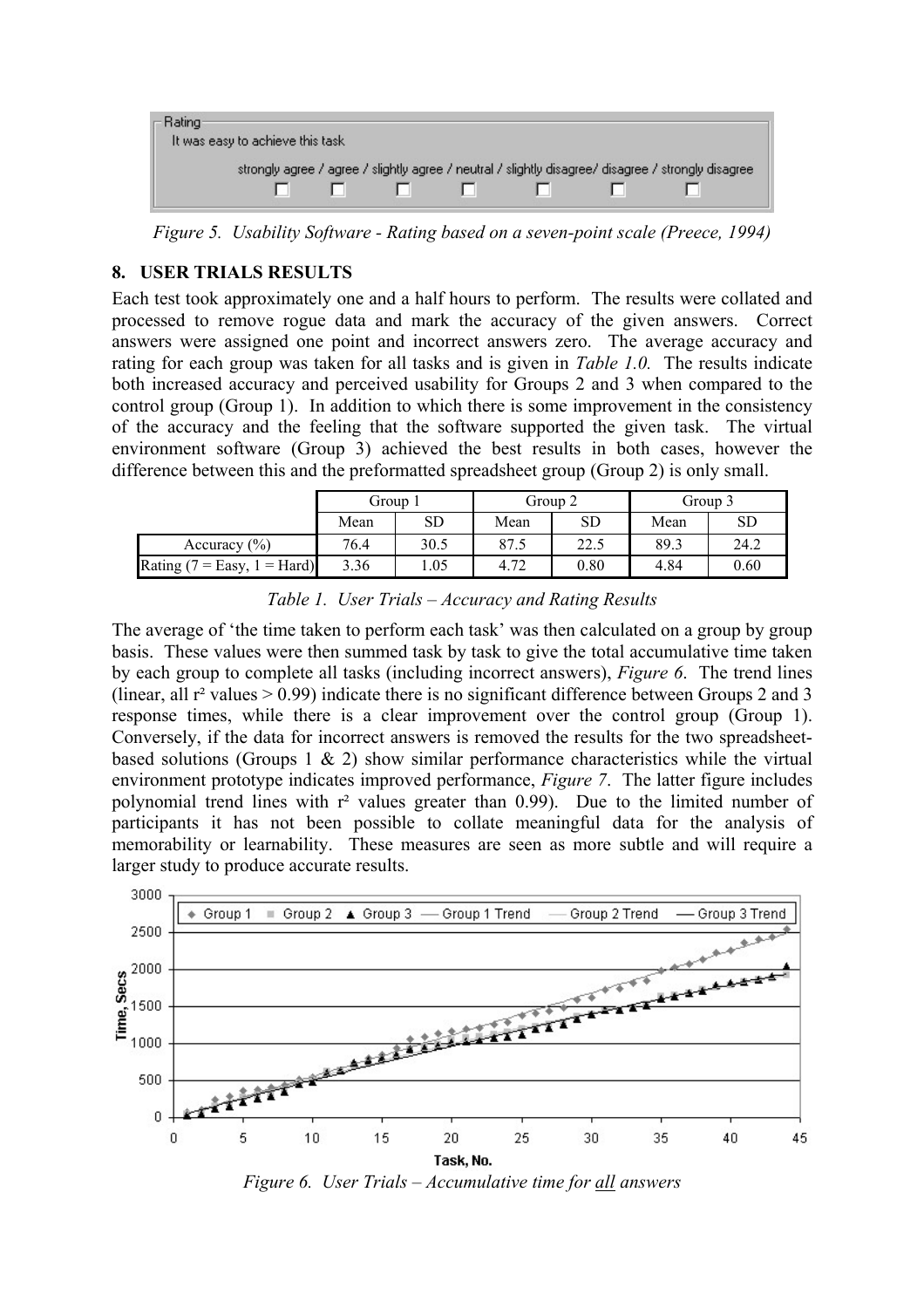

*Figure 7. User Trials – Accumulative time for correct answers* 

#### **9. CONCLUSION**

Nielsen (1993) suggests that software usability is closely associated with five factors:

- Efficiency The virtual environment prototype has shown improved performance by a reduction in the time taken to both correctly and incorrectly perform the given task.
- Satisfaction The user ratings suggest that the majority of users felt the virtual environment prototype was most effective in supporting the given tasks, making them 'easy' to complete.
- Learnability & Memorability The data collected was insufficient to clearly measure the effects of learning or remembering tasks. The increased performance of the virtual environment prototype is based on a range of factors which are likely to include elements of learning, but will also be largely based on improved support of searching and locating data.
- Errors The virtual environment prototype has been shown, on average, to support greater accuracy than the spreadsheets used within the control group.

This study has highlighted the potential benefits of scientific visualisation for the representation of building performance data. It has also provided a useful model for which to develop further tests to improve the way in which we measure such benefits. Further to this, several observations were made during testing:

- Users became disorientated within the virtual environment and often misunderstood the compass facility.
- The majority of users within Groups 1 & 2 (spreadsheet output) did not make use of built in mathematical functions such as MAX, which can be used to locate a maximum value e.g., a surface temperature.
- Users in Group 3 were not sufficiently familiar with the virtual environment to perform some of the tasks. Future work will look at the effects of training on group performance.
- The atmosphere in the training room when Group 3 performed the test was noticeably jovial, with comments like 'hey look you can fly upside down!'.

Each of these observations will be used to refine and ultimately develop a method for assessing the performance of future prototype visualisation systems.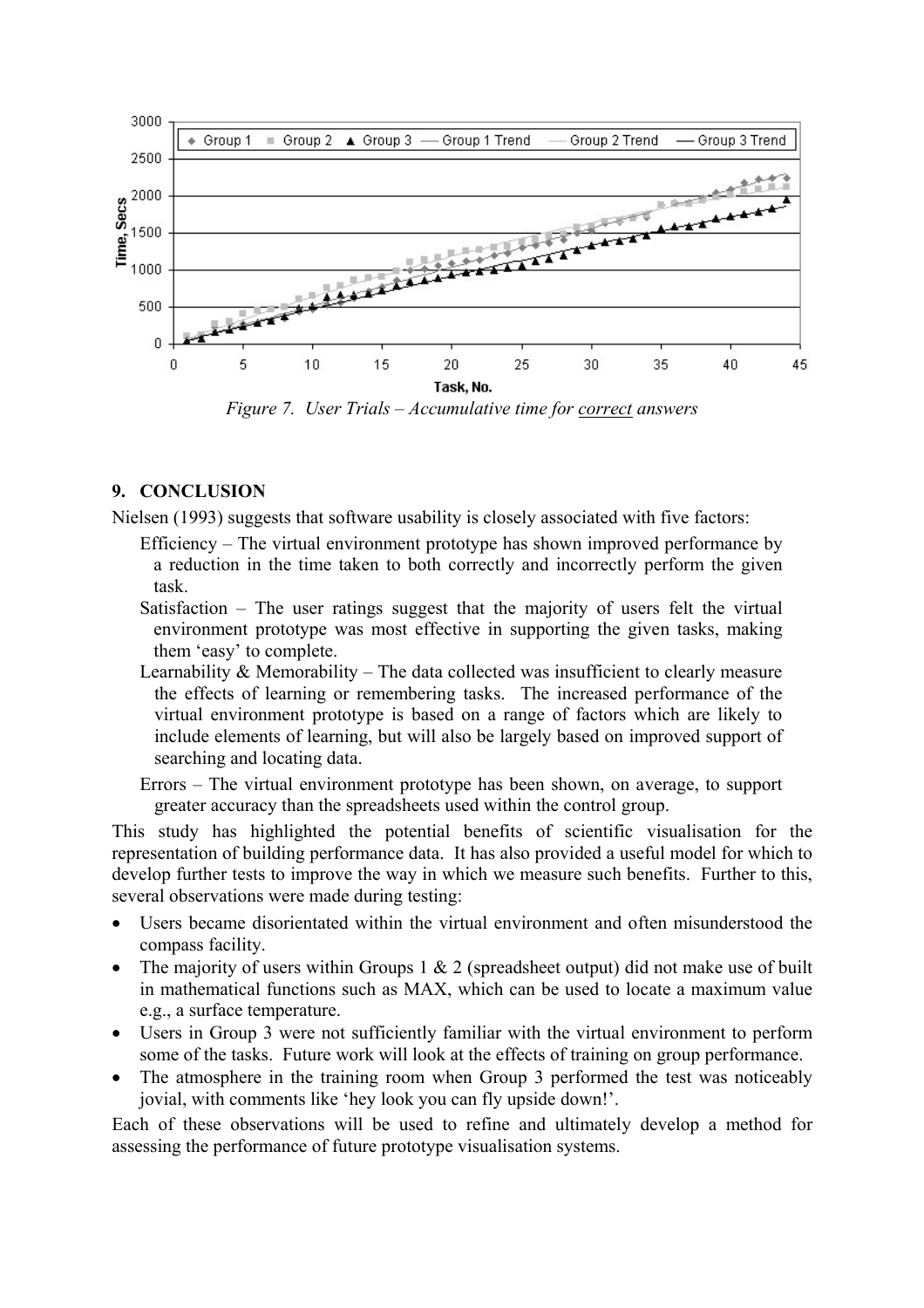#### **REFERENCES**

- Aouad, G., (1999), "Trends in Information Visualisation in Construction", Proc. of 1999 IEEE International Conference on Information Visualisation, IEEE Computer Society Press, 14-16 July 1999, London, England.
- Brodlie, K. W., (1995), J. R. Gallop, J. Haswell, W. T. Hewit, S. Larkin, C. C. Lilley, H. Morphet, A. Townend, J. Wood, H. Wright, (1995), "Review of Visualisation Systems", AGOCG Technical Report no. 9.
- Card, S. K., J. D. Mackinlay, B. Shneiderman, (1999), "Readings in Information Visualization: Using Vision to Think", Morgan Kaufmann Publishers, Inc., San Francisco.
- Chen, P. C., (1993), "A Climate Simulation Case Study", Proc. Of IEEE Visualisation 93, IEEE Computer Society Press. 25-29 October 1993, San Jose, USA.
- CIB TG24, "VR Applications In Construction", http://www.bcn.ufl.edu/tg24/final/.
- Coomans, M. K. D., H. J. P. Timmermans, (1999), "Visualisation of Building Data in VR-DIS", Proc. of 1999 IEEE International Conference on Information Visualisation, IEEE Computer Society Press, 14-16 July 1999, London, England.
- Coomans, M. K. D., H. H. Achten, (1998), "Mixed Task Domain Representation in VR-DIS", proceedings of the 3rd Asia-Pacific Conference on Human Computer Interaction, Shonan village Center, Japan, July 15-17, 1998.
- Counsell, J. and B. Phillips, (1997), The Tower of London Computer Model, Proc. of the International Conference on Information Visualisation, London.
- Cox, J. P., (1993), "The Visualisation of 3D Device Simulation: Using AVS with an existing simulator", Proceedings of AVS '93, 24-26 May 1993, Lake Buena Vista, Florida, USA.
- Engeli, M., D. Kurmann, (1996), "Virtual Reality Design Environment with Intelligent Objects and Autonomous Agents", Proc of Design and Decision Support Systems 1996, Spa, Belgium.
- Griffin, M., (1995), Application of VR in architecture and Design, Proc. of the Virtual Reality and Rapid Prototyping for Engineering Conference, Salford University.
- Hosein, N. and F. Khosrowshahi, (1997), Visualisation of Building Maintenance Through Time, Proc. of the International Conference on Information Visualisation, London.
- Kim, J. J. H., N. Dogan, D. L. McShane, M. L. Kessler, (1995), "An AVS-Based System for Optimisation of Conformal Radiotherapy Treatment Plans", Proc. of AVS '95, 19-21 April 1995, Boston, USA.
- Larkin, S., W. T. Hewitt, and A. J. Grant, (1997), "Systems and Architectures for Visualisation", Proceedings from the 1997 CERN School of Computing, Pruhonice (Prague), Czech Republic, 17 - 30 August 1997
- Lebrun, J., (1998), IEA-BCS ANNEX 30 "Bringing Simulation to Application", draft of chapter 1, July 14, 1998
- Malkawi, A., (1997), Advisor to group project consisting: Ogun Arslan, Ruchi Choudhary and JoAnn Render, "Thermal Analysis in Design", URL 4
- Markku, J., (1998), IEA-BCS ANNEX 30 "Bringing Simulation to Application", Subtask 2: Design Process Analysis, Final report, draft June  $24<sup>th</sup>$  1998
- Nielsen, J., (1993), Usability engineering, Boston (Mass.), London: Academic Press
- O'Connor, N., A. Retik, (1998), "Augmented Reality in Construction", Proc. of the International Conference on Information Visualisation IV'98, July 29-31, London.
- Penn, A. et. al., (1995), Intelligent Architecture: Rapid Prototyping for Architecture and Planning, Proc. of the Virtual Reality and Rapid Prototyping for Engineering Conference, Salford University.
- Post, F. J., T. Van Walsum, F. H. Post, "Iconic Techniques for Feature Visualisation", Proc. of IEEE Visualisation 95, IEEE Computer Society Press, 29 October – 3 November 1995, Atlanta, USA.